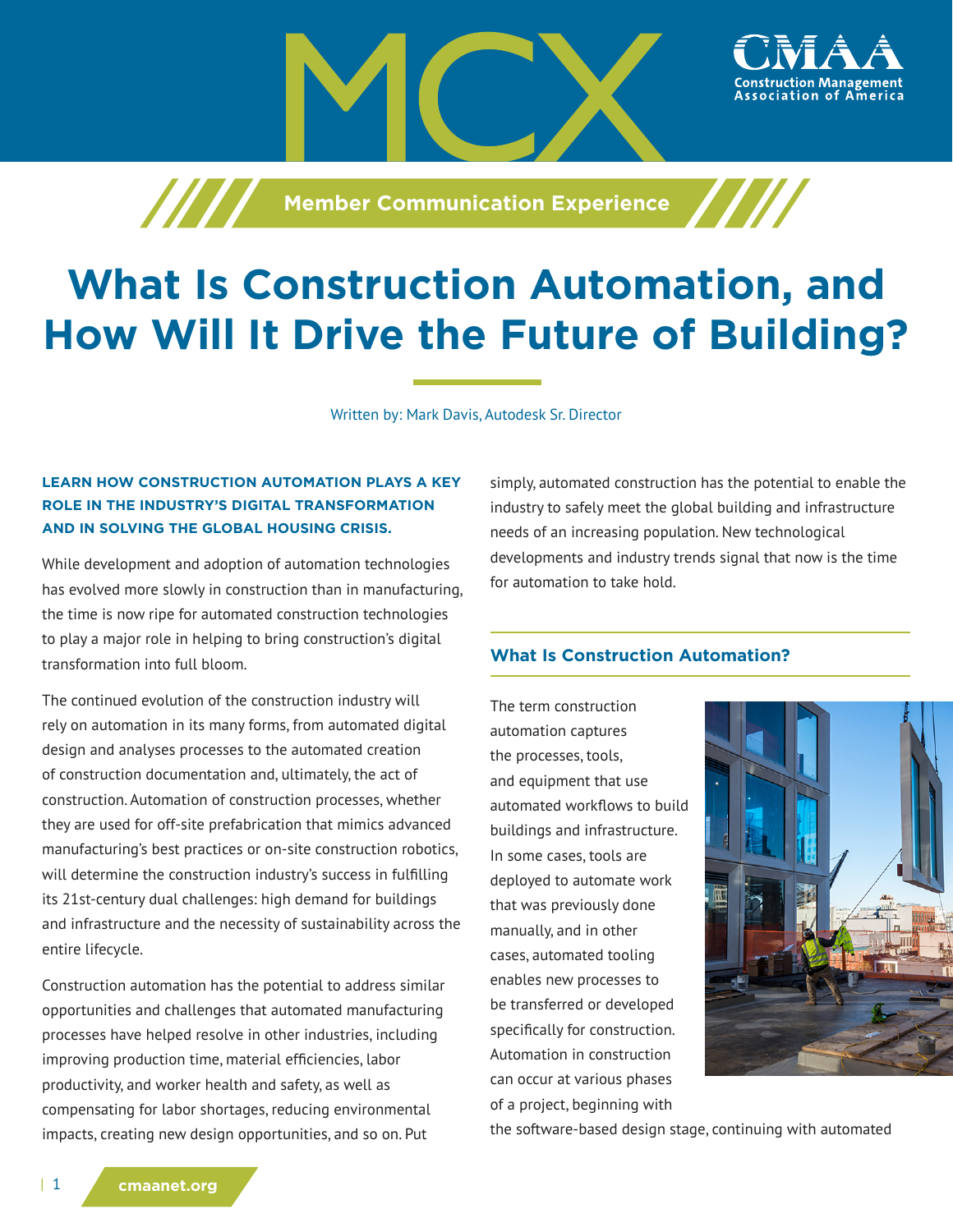aspects of off-site and on-site construction, and ending by sharing collected data on the systems and energy use of finished buildings—all captured in cloud-based living models. Several core development strategies are needed to realize this integrated feedback loop, both in software and hardware. For example, collaborative robotics; industrialized construction strategies; new types of robots and automated machines; and real-time in-situ sensing, feedback, and adaptation are among the technologies and strategies that are converging to make automation in construction a widespread reality.

7777

Industrialized construction (IC) is a term used to define the strategic deployment of materials, processes, and systems within the construction processes in ways that take cues from manufacturing. Industrialized construction is not synonymous with construction automation, but the two are fundamentally linked as the increased adoption of automated tools is enabling industrialized-construction strategies to have a radical impact on the way construction happens. Currently, the term industrialized construction mostly involves offsite construction, where the application of manufacturing techniques to the built environment is more widely spread.

Industrialized-construction processes produce elements of buildings and infrastructure, from single parts to components or entire assemblies, using technologies and strategies typically reserved for manufacturing processes. In the case of volumetric industrialized construction, complete volumetric modules—whole hotel rooms, for example—are manufactured in a factorylike environment and then transported to the construction site for assembly into a complete building.

Because of its origins in manufacturing, industrialized construction draws upon the certainty, safety, and quality assurance afforded by a predictable set of variables not found in traditional construction and has the potential to take advantage of advanced, highly automated manufacturing techniques. These are not new ideas—there are examples tracing back to the origins of the built environment—but now there is an unprecedented convergence of technologies that increase the value and impact of IC strategies deployed across the entire industry.

In automated industrialized construction processes, traditional paper drawings can be eliminated, as data from 3D models and other digital artifacts go directly into an automated

production line for fabrication. Production lines may include industrial robots, overhead gantries, conveyors, or other automated equipment that complete the translation of materials to building components and assemblies. It is critical to evaluate opportunities for automation as they relate to impact on the environment; the workers; and of course, the return on investment (ROI). My colleagues and I agree that the best possible outcome is a carefully choreographed and collaborative relationship between humans and machines, similar to what is seen on many automotive assembly lines.

## **A Brief History of Construction Automation**

It's easy to think of robots and automated tools flying about a construction site as part of a far-out speculative future, but the reality is that strategies critical to the deployment of these tools have been in existence for millennia, and ideas of mechanized automated construction have been demonstrated for centuries. Early examples of off-site construction are spaced more than 2,000 years apart, from the prefabrication techniques used to build the Terracotta Army in third-century BCE China to the prefabricated panels assembled on-site for housing in Berlin in the 1920s.

Yet modern construction automation featuring robotics did not take off until after the first industrial robots were invented in the 1950s and the automotive industry put them to work in 1960s. Factory automation spread throughout the industrial world, and construction robotics began to surface in the 1960s and 1970s. Facing a construction-labor shortage due to an aging population and disinterested younger workers, Japan innovated construction automation and robotics in the 1970s and 1980s. Japanese architecture and engineering companies such as the Shimizu Corporation, Obayashi Corporation, and Takenaka Corporation created robots and remote-controlled machines for excavating, handling materials, placing and finishing concrete, fireproofing, earthworks, placing rebar, and other construction tasks.

Beyond some examples that were driven largely by extreme perceived labor pressures—and in light of the steep initial investment, complexities of implementation, trade segregation, and lack of construction-specific tools—the construction industry has been slow to develop and adopt automated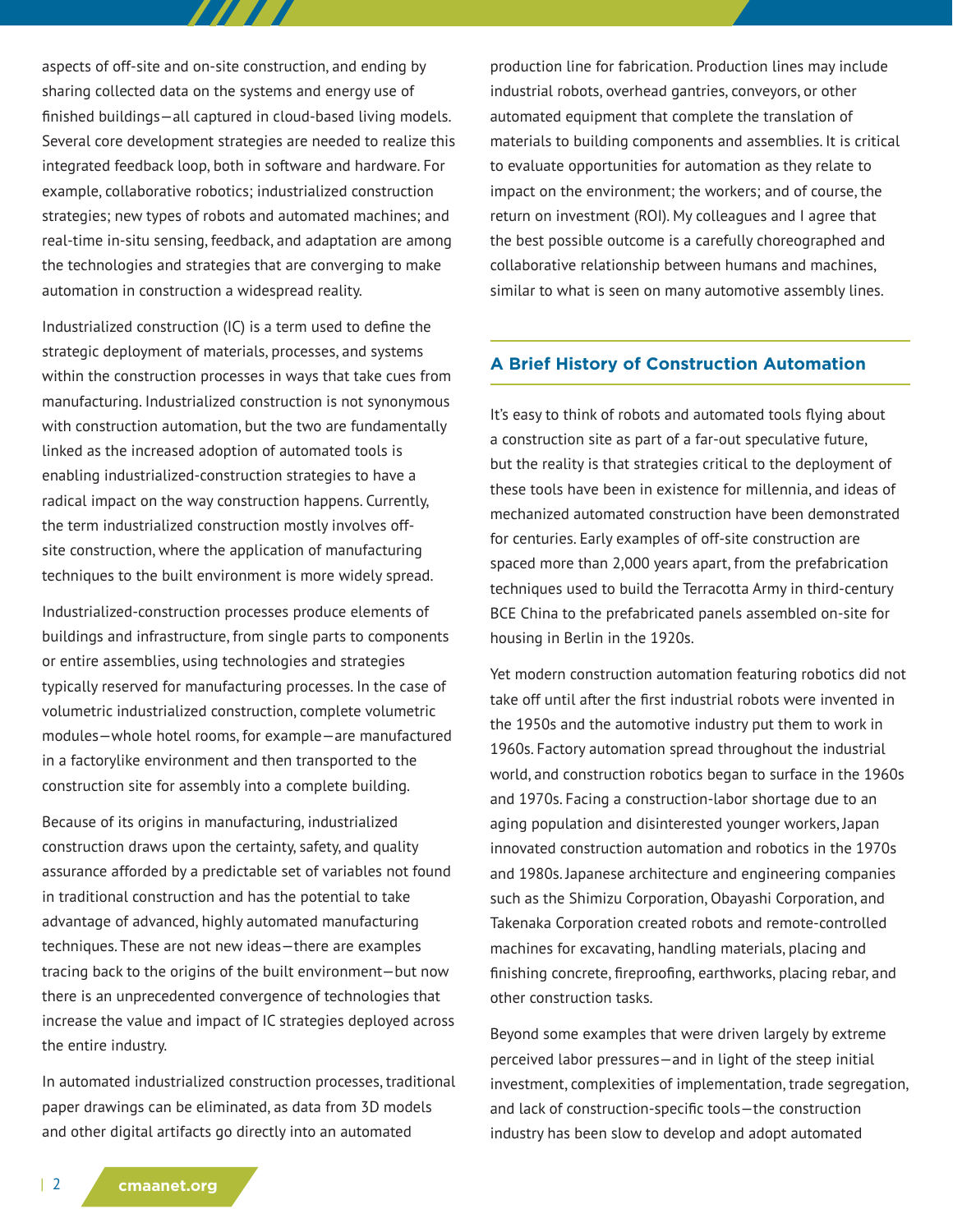processes. Today, however, a revitalization of construction automation is underway, assisted by collaboration among businesses, governments, and academia. The robust data and sophisticated architectural-design and data-management possibilities coming from BIM (Building Information Modeling) and artificial intelligence–infused generative design approaches are combined with rapidly advancing robotics and Internet of Things (IoT) technologies to fuel construction's digitalization and convergence with manufacturing techniques. Lower-cost hardware, combined with new workflows that link design-to-robotic fabrication workflows, afford new opportunities for the transfer of industrial robotics to the field of construction.



# **Types of Construction Automation**

## **OFF-SITE CONSTRUCTION AUTOMATION**

Off-site construction automation describes practices that make the construction process more like modern automated manufacturing. Several similar but not synonymous terms fall under the umbrella of off-site construction, including prefabrication, volumetric and panelized modular construction, and precast. These practices move construction processes off-site and into factories, within a familiar and controlled environment that can be optimized to take advantage of automation, industrial robotics, digital production workflows, and design for manufacture and assembly (DfMA) strategies.

Off-site automation in the building industry is more common than automated on-site operations, and the proximity to manufacturing has made direct technology transfer from

manufacturing more accessible, with one major caveat. In manufacturing, automated production lines are typically used in high-volume production, in which the part size, shape, and assembly sequence is consistent across many thousands of units. While the construction of buildings, roads, and bridges includes assemblies of manufactured parts, the diversity of materials and processes, along with the inherent variation from component to component and between projects, presents a unique challenge for tooling (the configuration of automated equipment in a production line), and the production line must be automated but also configurable enough to respond to variation.

Factory automation is a big investment, but in the long run, it can save time, money, and resources while improving quality control and quality assurance and providing safer, more comfortable conditions for workers by eliminating many of the repetitive tasks associated with typical construction processes. Factory-based construction can yield environmental benefits, creating less waste; using less water; reducing operational energy and dust pollution; and optimizing material use, reuse, and recycling. And when combined with automated processes, it will play a major role in meeting the global demands for buildings and infrastructure. Some of the most ambitious automated construction factories are meant to run around the clock with little human intervention.

It's like what Warren Bennis, an American scholar and pioneer in leadership studies, famously wrote: "The factory of the future will have only two employees, a man and a dog. The man will be there to feed the dog. The dog will be there to keep the man from touching the equipment."

## **ON-SITE CONSTRUCTION AUTOMATION**

Factory-based automation in construction might be considered a technology transfer from manufacturing (with some exceptions), where automated tooling is configured to produce building elements rather than products. On-site construction automation, however, presents different, unique challenges and opportunities. Developing and deploying equipment becomes less of a direct transfer and requires new equipment and processes—a rich area for research, new business activity, and start-ups. Construction-automation machinery made for on-site operation must be portable enough to travel to jobsites, then set up, used, and taken down to move to the next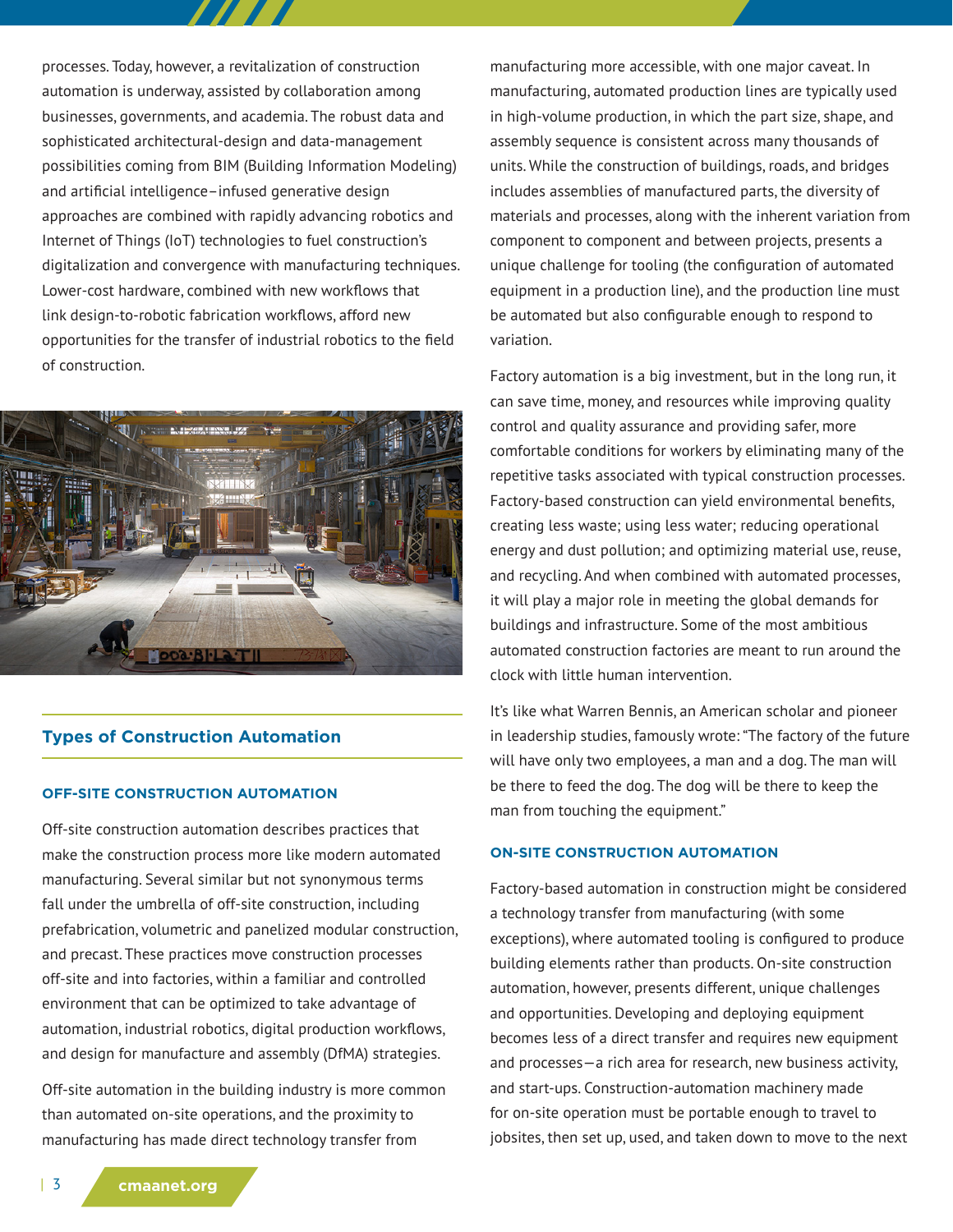job. In some cases, existing equipment, such as heavy earthmoving machinery, has been retrofitted, and new equipment is increasingly produced with an eye toward an automated or semiautomated future.

7 7 7 7 7

Some early examples of on-site automation resulted in building systems that were specialized to work with those automated construction systems and, in many cases, reduced the uniqueness of the building. Today, there is a second go at automated construction that supports variations across units while also using standardized elements. For example, automated equipment that places concrete reinforcement eliminates repetitive tasks on the jobsite; allows performancedriven variability in rebar placement without incurring extra cost; and, by placing material precisely where it is needed, reduces waste.

Boston-based start-up NeXtera Robotics makes on-site construction-automation systems—for example, its Oliver construction site-scanning and layout robot. Certain on-site construction automation machines may also be applicable to off-site prefabrication, such as the drywall installation robots NeXtera is developing, but applying these machines on-site can save the builder shipping costs.

Other companies are also focusing on the challenge of layout—a tedious exercise where precision is needed. Dusty Robotics, for example, deploys mobile robotic platforms that draw construction data from a digital model and transfer that data to the construction site, essentially printing the construction instructions directly on the floor of the building itself, saving time and labor and improving accuracy.

## **ROBOTICS IN CONSTRUCTION**

Robots, particularly industrial robotic arms and mobile robotic platforms, play a major role in the conversation around automation in construction. One might envision a future with construction-specific robots, but today, manufacturing-based robots are transferred to construction. Companies such as ULC Technologies develop custom solutions and integrate industrial robotics into construction site–suitable work cells. Its Roadworks and Excavation System, for example, conducts automated, surgically precise repairs of under-road infrastructure with minimal site disturbance. Collaborative robots, or cobots, are robots with various levels of autonomy

that work alongside people. Cobots typically include safety standards with double-redundant safeguards so that they don't hurt anyone. The robots made for construction may be specially designed to navigate the uncertain and always-changing environment of an active worksite.

An example of on-site human-robot collaboration can be seen in Construction Robotics' (CR) SAM100 (Semi-Autonomous Mason) bricklaying robot. This robotic system operates alongside construction workers to make their jobs quicker, less strenuous, and less repetitive. With the SAM100, the human mason owns the site setup and the final wallquality assessment while the SAM distributes and places the individual masonry unit.

## **AUTONOMOUS CONSTRUCTION EQUIPMENT**

Just as autonomous automobiles are coming to the streets, semiautonomous and autonomous construction equipment is coming to construction sites. Early models are already being tried, and experts predict that autonomous vehicles for construction will eventually be commonplace. Industries such as agriculture and mining have long benefited from equipment automation and remote control, and increasingly these types of machines are being deployed in construction. Like other forms of automation, this equipment offers the potential benefits of enhanced safety, increased productivity, and higher efficiency.

Automated construction equipment extends automation beyond a building's individual parts and components and allows the industry to consider the jobsite a factory in the field. Working with construction engineering company Black & Veatch, San Francisco's Built Robotics used its autonomous track loader, dozer, and excavator to explore automated trenching systems to accelerate utility-scale construction of renewable energy systems. Black & Veatch also teamed up with Honda to test an autonomous work vehicle on a solar construction site.

Heavy-equipment industry leaders such as Caterpillar are working on construction vehicles that will likely become fully autonomous but are currently semiautonomous. For example, Caterpillar's remotely controlled D11T dozer has cameras onboard that a worker uses to operate the vehicle from a trailer hundreds of feet away. Caterpillar—along with Bechtel, Brick & Mortar Ventures, and others—worked with NASA to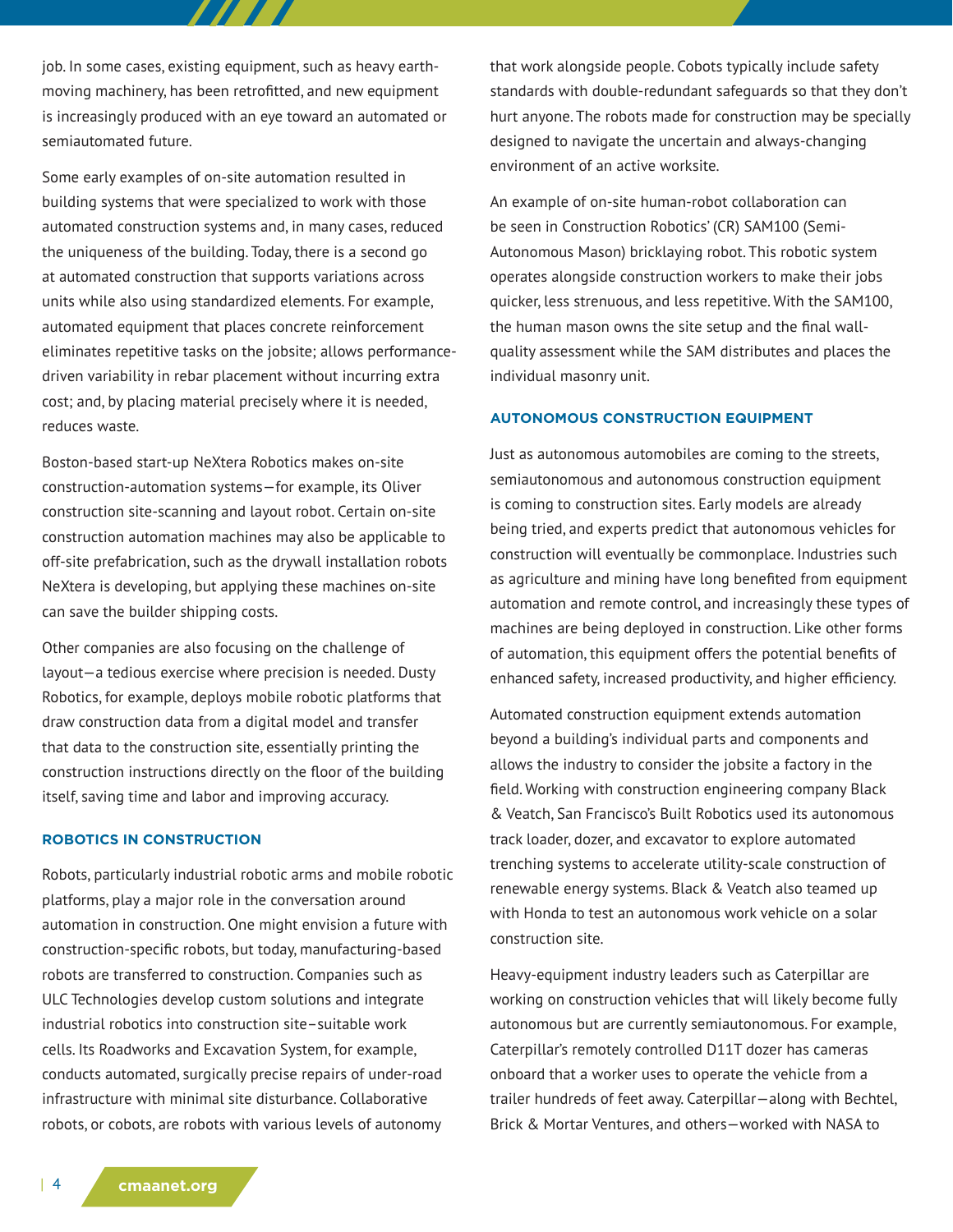host the 3D-printed habitat challenge, focusing on 3D printing buildings on-site—the site happened to be Mars.

In Australia, Rio Tinto has deployed a fleet of more than 100 self-driving trucks and other vehicles to work on its ironore mining operations. Although it's not yet a construction application, this example portends what's on the horizon for construction. Rio Tinto's driverless vehicles keep their remote operators—about 1,000 miles away—safe while maximizing precision and efficiency.

Boston Dynamics has commercialized a robotic platform for a variety of construction scenarios, including as-built laser scanning for inspection and construction scheduling. Its Spot autonomous quadruped can easily navigate a construction site every night with a Lidar scanning attachment to collect rich, high-fidelity point-cloud data tracking daily changes.

The future is bright for automation on the construction site as new typologies, technologies, and attitudes emerge. Even as more on-site equipment becomes automated, skilled labor is necessary to ensure things run smoothly, and new staging and sequencing strategies must take robots into account.

# **Examples of Construction Automation**

#### **HOWICK**

Headquartered in New Zealand, Howick has been building high-tech machinery for more than 40 years and is currently specializing in precision steel roll-forming machines that produce framing for construction. In a recent project, Windover Construction's Virtual Design & Construction team used a Howick X-Tenda 3600 telescopic steel-framing machine to fabricate 935 predrilled, pre-labeled roof trusses in 15 hours for the Cape Ann YMCA in Gloucester, MA. Then, with the help of Fologram's mixed-reality (MR) technology, which applies "holographic templates" to an MR headset user's field of vision using connected 3D-model data, Windover assembled the trusses in three days with just one person working at a time, shaving about 70% off project time and cutting costs by about half.

Howick's machines simplify assembly by automating the production of complex roll-form parts out of a coil of steel and providing detailed assembly instructions within the parts. Howick and Virginia Tech's Center for Design Research are deploying this equipment in remote areas of Zambia to reduce the production time of community medical clinics in from six months to six weeks.



## **FACTORY\_OS**

Vallejo, CA–based Factory\_OS exemplifies industrialized construction by building multifamily apartment buildings much of them designated as affordable or assistive housing with maximum efficiency in a smart-factory setting. The company is constructing units on a 33-station assembly line. By leaning on proven manufacturing technology and construction processes, Factory\_OS can build high-quality modular homes faster, at a lower cost, and with less waste than traditional onsite construction.

A team from Autodesk Research is working with Factory\_OS on an ambitious project to make the production of affordable, sustainable housing as efficient as possible by improving the company's connection from design to fabrication to assembly, and ultimately, to building operations.

Factory OS uses QR codes to track all parts and assemblies, so when parts for a wall come off a saw, they're all indexed and tracked. That's all part of the manufacturing influence: repeatability, quality, taking the variability out. If you need 10 of those walls, the automated saw cuts 10 kits; a mobile robotic platform can deliver the kits to a framing station.

We are working to demonstrate a digital connection to Factory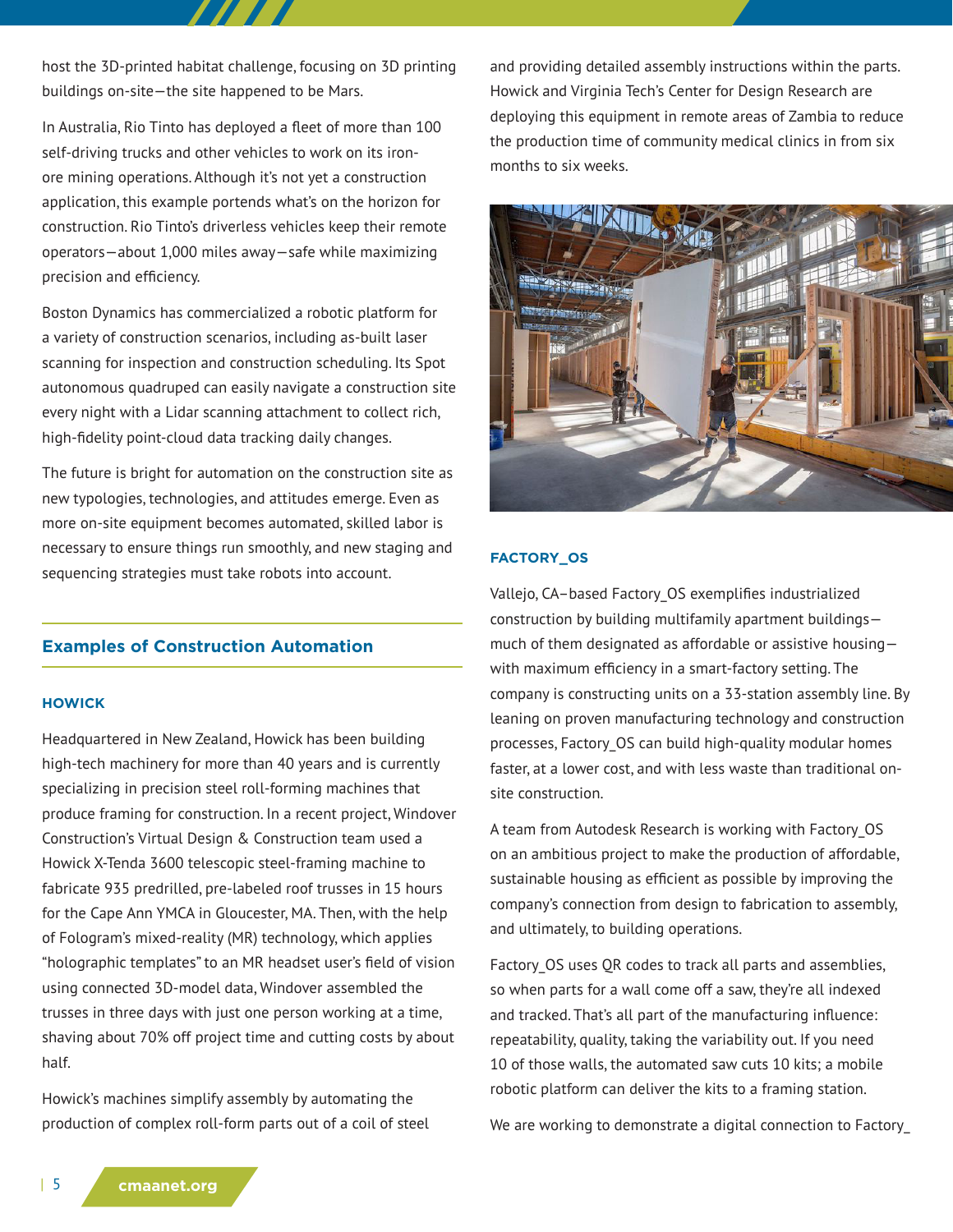OS's design catalog in Autodesk Revit to create a multi-scale BIM model—that is, a multi-objective design optimization that allows control of the entire site, individual buildings, modules that together make up a building, all the way down to the components that make up the modules, all connected with generative design. Factory\_OS then employs human-centered forms of automation to fabricate finished modules and load each module onto semitrucks to be transported to the local construction site.

TITET S

On the building site, once grading is complete, workers pour a foundation and deliver finished modules from the factory with flooring, windows, lighting, appliances, plumbing fixtures and interior finishes all complete. Modules arrive watertight, fireproof, and shrink-wrapped. Workers then fasten them together, connect systems and utilities, and the building is ready to occupy. This new workflow will let Factory\_OS complete the design and factory construction of a 200- to 300 unit multifamily apartment in just a few weeks.

## **APIS COR**

Apis Cor develops 3D printers and 3D-printing mixtures for efficiently constructing walls that mimic the design of traditional concrete masonry unit (CMU) walls, meeting the requirements of traditional CMU building codes.

In late 2019, Apis Cor 3D-printed a two-story, 640-squaremeter government building in Dubai, United Arab Emirates. The company produced a proprietary high-viscosity, gypsumbased 3D-printing mixture on location, and a crane moved its construction 3D printer around the site to complete the build, using only three workers. Since then, Apis Cor improved its 3D printer to build at least eight times faster and at half the cost of traditional masonry construction.

Apis Cor is essentially a manufacturing firm making construction equipment and doing manufacturing on-site as a service. In these scenarios, one might contract the company to bring its machine to your site to produce a structure or part of a building; then, they move on to something else. The contract manufacturer supplies the design parameters, owns the equipment, and provides the service, not unlike contract manufacturing of products, except the factory comes to the site.

Apis Cor is collaborating with another Autodesk Technology

Centers resident team, the structural engineering firm Thornton Tomasetti, which reviews the structural integrity of the 3D-printed walls and helps create standards for 3D-printed construction that, ideally, industry associations will accept into their building codes.

#### **BAMCORE**

Sustainably harvested bamboo makes up the basis for BamCore's custom-engineered, hollow-wall structural lumber system, and the company uses industrialized, data-driven digital construction tools to quickly and efficiently erect its wall panels on-site. Each custom-fabricated, engineered bamboo-wood hybrid panel is cut to fit into adjoining panels and is precut to accommodate every door, window, light switch, and outlet. Sequential numbers allow for precise installation. Color-coded lines indicate the position of every electrical and plumbing line.

On-site crew members get a 3D animated model of the project on a mobile app that transforms digital building models into sequenced animations, which they easily follow to build the walls. BamCore's prefabrication from digital construction tools offer faster build times, fewer errors, less waste, and lower cost.

# **What Are the Benefits of Construction Automation?**

#### **SUSTAINABILITY**

Many of construction automation's benefits are correlated and cascading so that focusing on increasing one benefit leads to experiencing additional benefits. Automation helps complete projects faster and more efficiently, which usually also results in environmental benefits and more sustainable construction. For example, Intelligent City in Vancouver, Canada, employs robotic automation on its prefabricated modular homes, with the result of 15% greater production efficiency, 38% faster completion, and 30% waste reduction. Global construction company Skanska uses on-site robot welding to fabricate steel reinforcement baskets, which has improved quality, employee productivity, and safety. It has also reduced the cost and environmental impact of transporting bulky finished reinforcement baskets to building sites.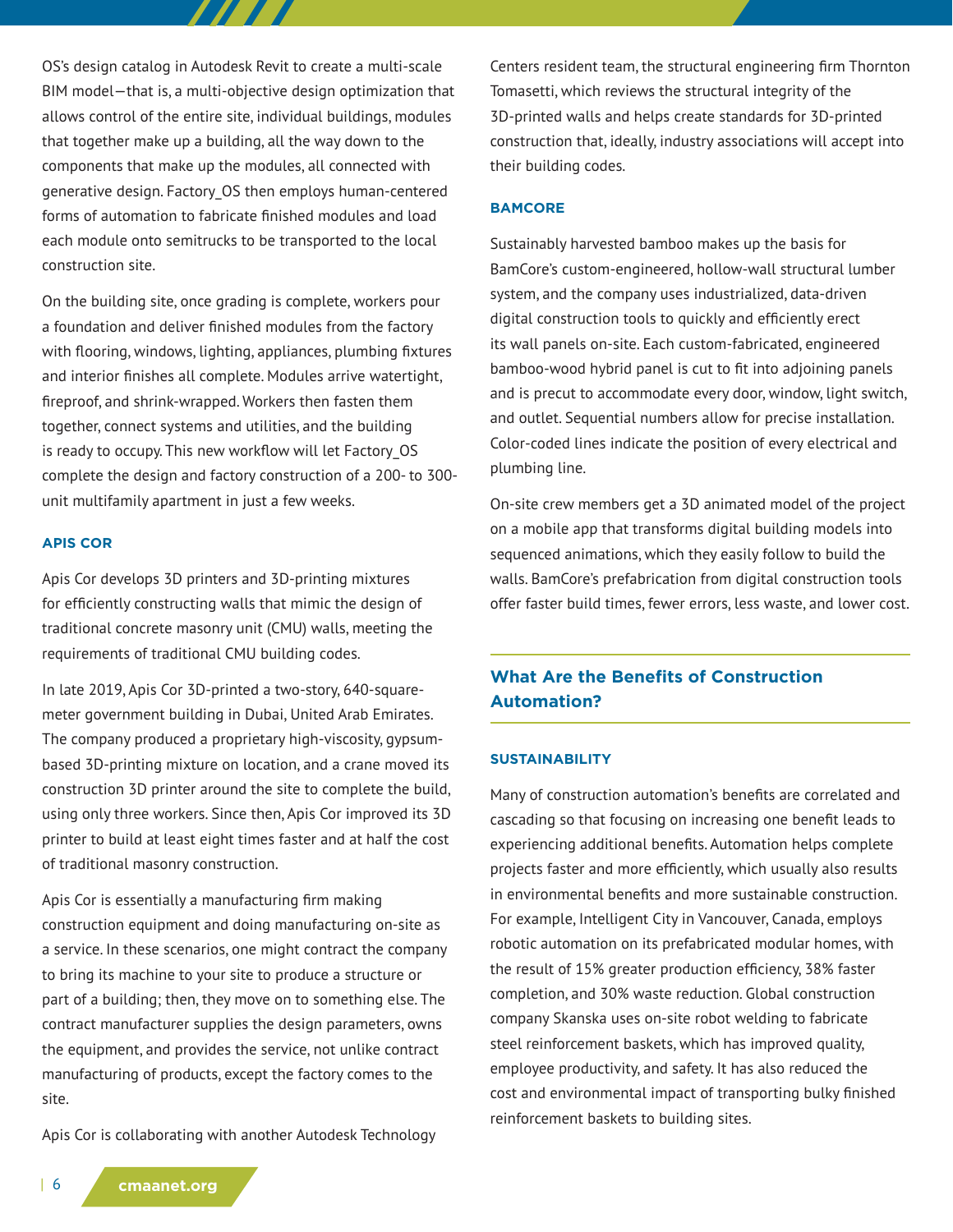Much needs to be done to revamp the construction industry toward sustainability and environmental friendliness. The construction and demolition sector of the U.S. economy generates about 23% of the national waste stream, according to the Bureau of Transportation Statistics. And buildings (both their construction and operation) account for almost 40% of global carbon-dioxide emissions, according to Architecture 2030. Fortunately, construction automation contributes to the sustainability initiatives of the industry in a variety of ways:

- » Automation technologies, such as drones, aid in the construction of renewable-energy facilities, such as wind turbines and solar roofs.
- » Off-site modular construction makes maximum use of materials by increasing recycling and decreasing waste material. Efficiently transporting off-site modules to jobsites can reduce the average miles that workers travel by 75%.
- » Electric construction heavy machinery, such as the Caterpillar all-electric 26-ton excavator, can reduce carbon emissions by as much as 52 tons from a single machine.
- » Because construction robotics tend to perform tasks faster and more accurately than people, they can cut down on production delays, which reduces pollution from running machinery and keeping a jobsite active. Their accuracy also reduces material waste from errors and rework.



With the population demands, it's not overblown to call this a housing crisis. If people just keep building the way they're building, the planet will be ruined. There's literally not enough sand to make the amount of portland cement needed to meet the numbers. So people have to change the way they build.

Automation will play a part in new recycling abilities that can begin to address resource shortages. For example, the British nonprofit WRAP is working with Autodesk on recycling plate glass from buildings by crushing it in a hopper and melting it down to make clean new glass.

#### **REDUCED LABOR-SHORTAGE GAP**

Two recent surveys conducted by ABB Robotics and the Associated General Contractors of America (AGC), in partnership with Autodesk, confirmed the magnitude of the labor shortage in construction:

- » 80% of construction firms have a hard time filling hourly craft positions.
- » 91% of construction businesses expect to face a skills crisis during the next 10 years.
- » 45% of construction firms say the local pipeline for training skilled workers is poor.

Addressing the labor shortage in construction will take a variety of initiatives, such as reintroducing trade education into middle and high schools. However, increasing the use of construction automation can have a combined effect of lessening the reliance on traditional skills, whose experts are retiring, and attracting younger workers who are accustomed to and excited by working with advanced technology. In fact, 81% of the respondents of the ABB Robotics survey plan to implement or increase their use of construction automation within the next 10 years. That strategy also helps companies make the most of the employees they do have by giving them the technology they need to be 100% efficient.

But machines don't automate jobs; they automate tasks. For example, instead of drilling holes, a person's job may be to work with and maintain a faster, more accurate hole-drilling robot. Introducing such technology is also likely to increase the base pay for workers with the necessary skills. And instead of automation shrinking the number of jobs, the consulting firm McKinsey & Company expects an additional 200 million construction jobs by 2030 if countries commit to improving infrastructure and affordable housing.

For those reasons, construction automation will have to come in conjunction with new strategies for lifelong, personalized education that upskills and reskills workers throughout their careers, subsidized by construction firms and/or governments.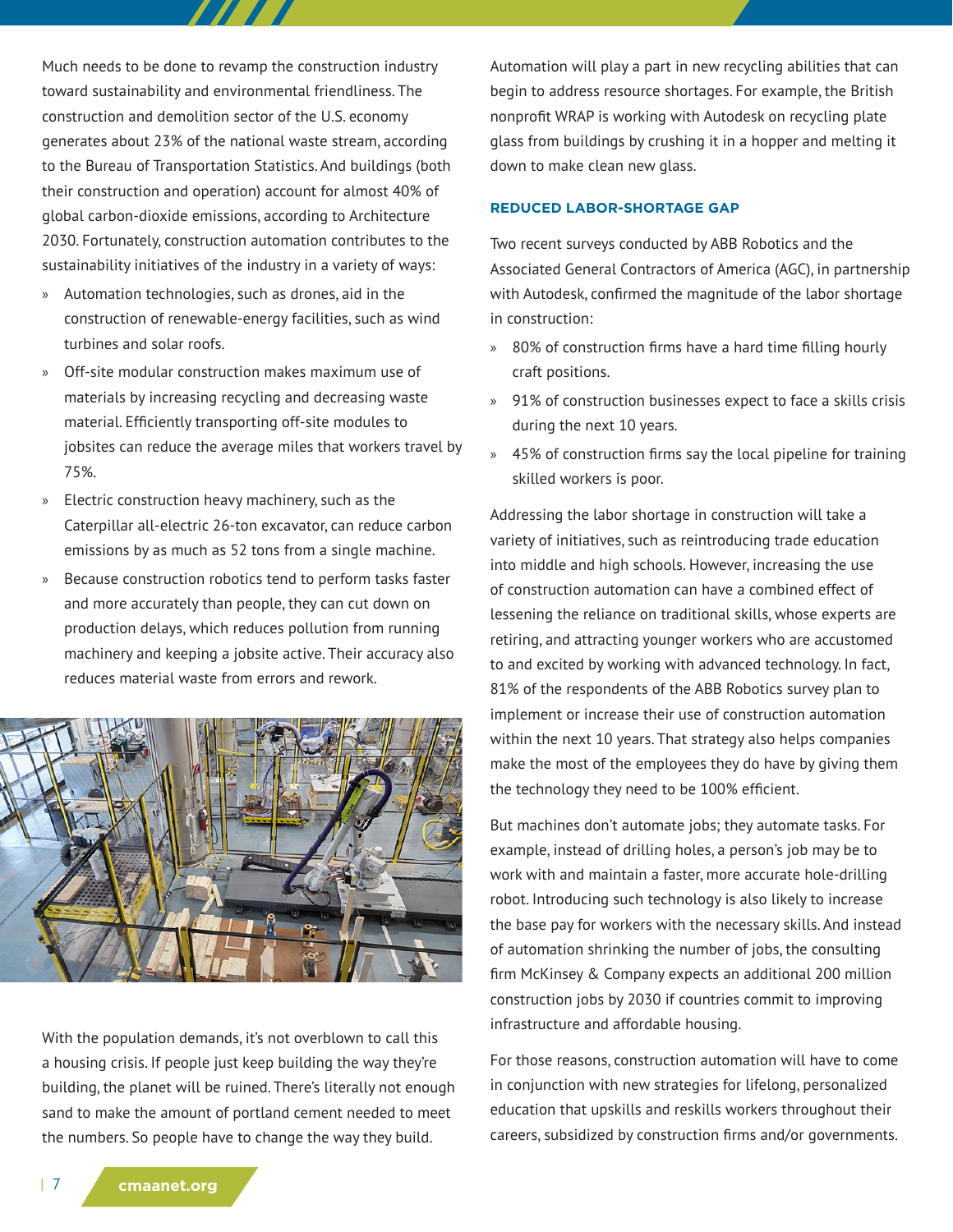Already half of the general contractors from the AGC/Autodesk survey reported being engaged with career-building programs.

7777

In addition, universities are responding to the emerging opportunities for new career paths related to automation. Schools such as ETH Zurich, University of Pennsylvania, Carnegie Mellon, and others have created specialized undergraduate and graduate programs focusing on the automated future of the construction industry.

## **INCREASED SAFETY**

The construction industry is known as one of the more dangerous industries for workers. In 2019, 1.7% of American construction workers missed work due to injury, according to the U.S. Bureau of Labor Statistics, and about 20% of all American worker fatalities were in construction, according to the Occupational Safety and Health Administration (OSHA).

By automating more construction processes and tasks with off-site industrialized construction, drones, autonomous robots, and more, the industry can protect more people from the risks that cause most construction injuries and fatalities, such as falls and collisions with objects. Robots can also handle larger and heavier loads and work in spaces that are unsafe for people.

Automation and industrialized construction can bring more construction processes into controlled environments, with less risk to human safety. There are factories in Sacramento, CA, that run lights-out 24/7 with no humans in them. That's a very safe environment when people aren't around. If automation can force things indoors or make things easier to assemble on-site, it lessens the risk from things you can't control.

#### **IMPROVED EFFICIENCY AND PRODUCTION**

McKinsey & Company notes that in the United States from 1947 to 2010, productivity in construction hardly increased while manufacturing productivity multiplied by more than eight. That time period coincided with a great effort to automate manufacturing, and by its end, there was still a glut of unfilled manufacturing jobs as automation created demand for skilled labor. McKinsey also predicts that construction automation is likely to increase productivity while not depleting construction job opportunities. The examples of construction automation's efficiency seem to bear out that

prediction.

Automation at the architectural design stage uses artificial intelligence (AI) functions such as predictive design to fulfill mundane tasks and allow the designer to spend more time on creativity. And data collected from construction automation and shared digitally helps different teams collaborate in new ways.

But perhaps the greatest benefits to efficiency are conferred at the actual construction stage. Examples in Great Britain include Ilke Homes, which prefabricates steel frames and modular units in a factory that is safer and more secure than a construction site and then installs them on-site faster and cheaper than building houses from scratch. And Construction Automation says that its Automated Brick Laying Robot builds its brick-and-block homes with increased productivity, improved health and safety performance, lower costs, and guaranteed quality.

# **EXPANDED INSIGHT AND ANALYSIS THROUGH DATA COLLECTION**

By its nature, construction automation leaves a trail of data; properly analyzing and making changes according to that data can reduce risk, increase profits, and save time and materials. Conversely, bad data—which is inaccurate, incomplete, or inconsistent—is estimated to have cost the global construction industry \$1.85 trillion in 2020 alone. Constructionmanagement software can help wrangle and analyze data quickly and accurately.

Unfortunately, a majority of customers in the field today design and create a building, then retain very little information they can contribute toward the next project. A lot of architecture firms think about their projects as snowflakes: Every one's unique; they all start from scratch. That's highly inefficient. If people start construction projects from scratch every time, they'll never have that intelligence to drive effective automation.

Rather, the goal should be to collect enough data from construction automation to apply toward future projects by knowing what went right and wrong, what may have failed on the machine side, and what people did well so that every successive project is a fraction more efficient. Repeating this process will develop a collaborative AI and human-based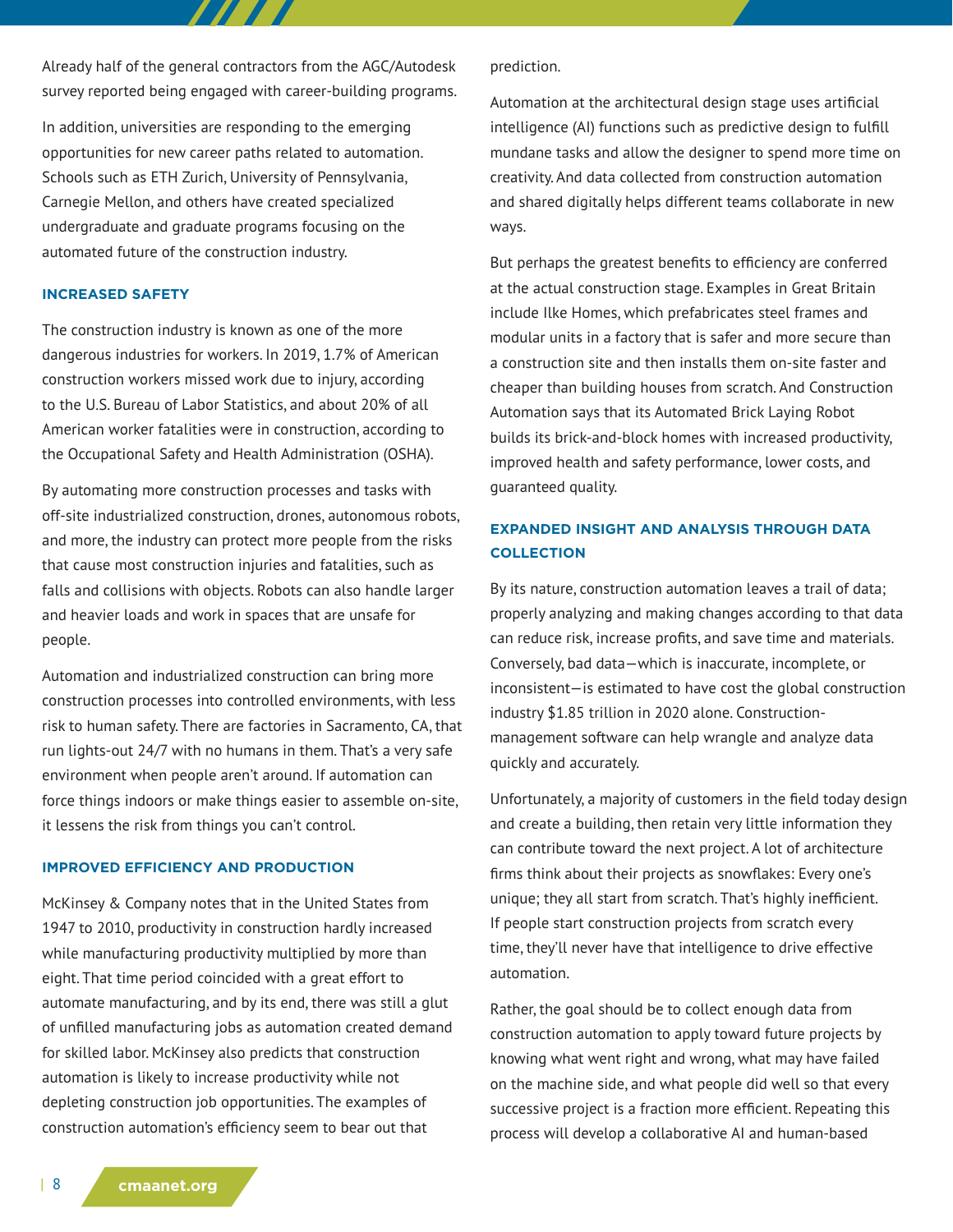system that gets smarter as it is constantly refreshed, resulting in both the human knowledge and machine knowledge getting richer and each project going better.



#### **INCREASED PREDICTABILITY AND BETTER QUALITY**

Standard construction processes for inspection and permitting are inefficient when compared to manufacturing. Once a manufacturer proves that it can build something repeatedly at a certain predictable level of quality, it receives a United Laboratories (UL) Listing, which is an inspection approval. The more the construction industry adopts automation and industrialized construction, the more it can cut down on the inspection process while relying on repeatable, predictable quality building components.

Factory OS has done a really good job at having inspectors on-site who work for the county but who stay at the factory for when they're needed. They inspect all of the processes that Factory\_OS has invented and standardized.

#### **SCALABILITY**

Industrialized construction makes large-scale projects easier when components are standardized. If a building needs, for example, 2,000 plumbing walls or a large number of bathroom pods, an off-site manufacturer can prefabricate those components in advance, store them, and deliver them to the site exactly when they're needed. Not having to wait for the materials, supplies, and labor to source components allows

large projects to proceed on schedule. And if those components are standardized (with degrees of customizability), a building project can scale up in size with less difficulty.

## **What Is the Future of Construction Automation?**

As the manufacturing sector has shown, once automation reaches a threshold of adoption, there's a point of no return when businesses of a certain size must implement automation to stay competitive. ABB Robotics's global survey found that only 55% of construction companies use robotics as of 2021 (which is lower in the United States)—but given the stated interest in implementing construction automation, the skills shortage, and the push to improve sustainability in construction, heavy adoption of automation and robotics will likely become the norm in construction before too long. But how will that adoption look?

For one thing, construction automation will continue to adapt manufacturing technologies for shaping the built environment. Autodesk's affordable, sustainable housing project with Factory OS will continue exploring advanced manufacturing technologies for producing volumetric modular construction. The Autodesk Technology Centers are also involved with several other companies working in construction-automation innovation, including working with Factory OS to develop an innovation lab to deploy more automation technologies into its factory.

Shimizu's latest deployed robot, the Robo-Buddy Floor, is an industrial robotic system that assists craftspeople with installing raised flooring. Another element of the Shimizu Smart Site is a three-robot team where one robot takes materials, such as drywall, to a robotic elevator that moves things up to a third robot that unloads the elevator. If you squint your eyes, that's an automated manufacturing facility. It just happens to go vertically as well as horizontally. Shimizu's system essentially views the entire building site as a factory. It has different interconnected robotic technologies that treat construction as a system of interconnected rather than distinct trades.

Construction automation is starting to move in a direction like distributed manufacturing, where sophisticated automation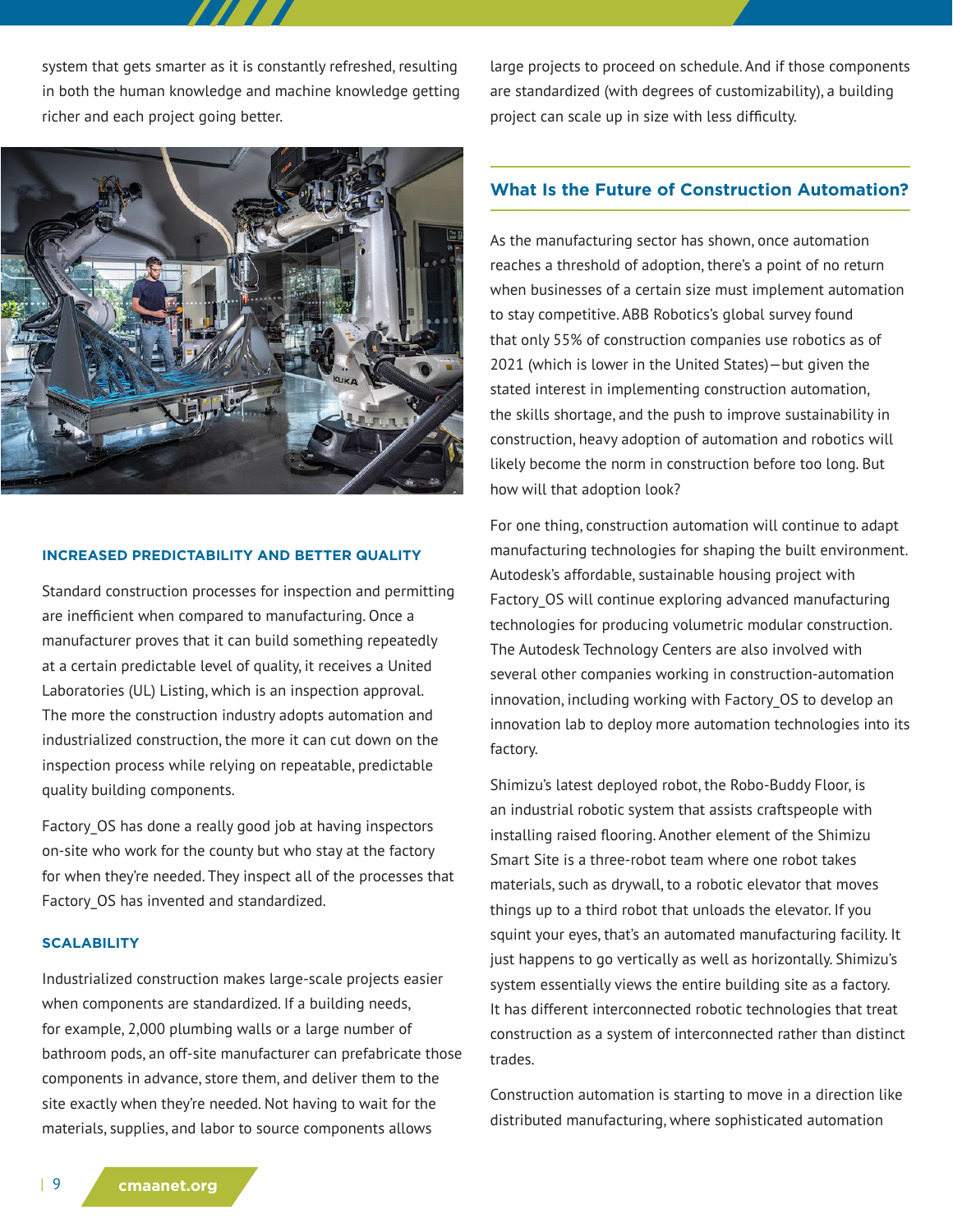aids on-site assembly like Shimizu's Smart Site with everimproving modular, prefabricated industrialized construction like Factory OS. While distinct from construction automation, industrialized construction plays a role in potential for automation to improve the way things are built.

A lot of the same things that are challenging manufacturing productivity, labor shortage, material waste, production time are the same problems as in the building industry. Automation has been the way the manufacturing industry has solved, or is attempting to solve, all of those things. Now, construction automation is poised to tackle the mounting challenges in developing the built environment.

It's clear that during the past 50 years, construction automation has grown significantly—and it's in a prime position to help solve some of the problems plaguing the current construction industry. It will help address the skilled-labor gap by attracting

younger workers who are excited by advanced technology. It can help make jobsites safer for all workers and increase insight and analysis through data collection. And perhaps most importantly, it can help tackle the housing crisis. Construction has been notoriously environmentally unfriendly, and with the global population on the rise, designing and building more sustainable structures—using things like automation technologies, off-site modular construction, robotics, and electric construction equipment—can help make a better world for many generations to come.  $\beta$